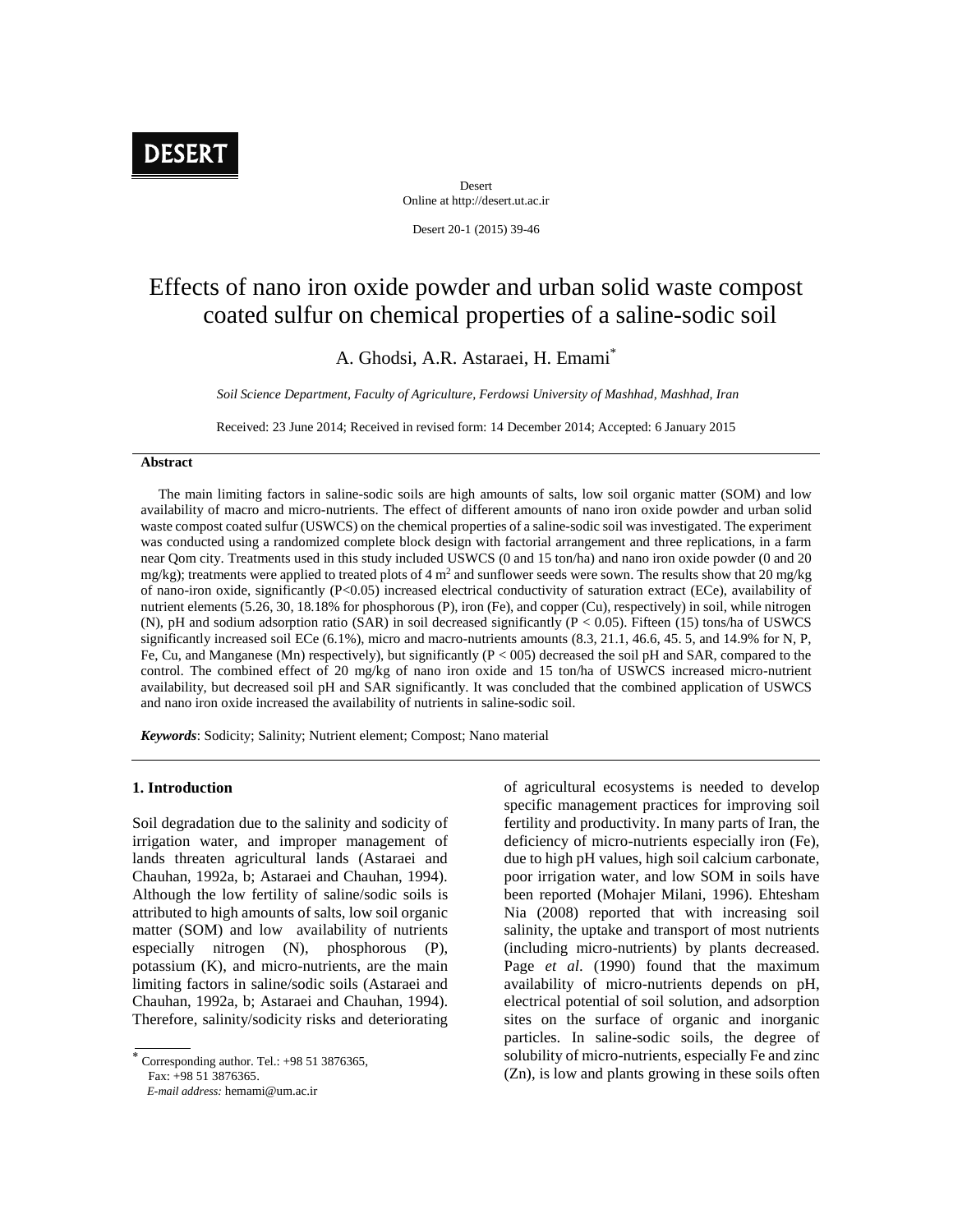show deficiency of these nutrients (Astaraei and Chauhan, 1994).

Waste iron oxide powder resulted in a decrease in soil pH, thereby increasing the availability of micro-nutrients (i.e. DTPA extractable elements) in soil (Foruhar, 1990). Nano-particles of iron oxide increase the surface area and enhance reactions with complexes such as OM, resulting in an increase in Fe availability for plants (Mazaheri Nia *et al*., 2010). Urban solid waste compost coated sulfur (USWCS) contains high OM and improves soil aggregates and structure (Emami and Astaraei, 2012; Wong, 2008). In addition, it can provide high amounts of macro and micro-nutrients to plants growing in such soils. The organic matter in USWCS will decrease soil pH, and form soluble complexes, that will result in increasing micro nutrients availability (De Hann, 1981; Astaraei and Almasian, 2010; Mazaheri Nia *et al*., 2010). The supply of some nutrients, such as, N, P, and K for plant uptake, will be through the work of bacteria and fungi during plant growth. Melero *et al*. (2007) reported that the application of urban waste compost as an amendment to semi-arid Mediterranean soils, increased organic carbon, N, P, microbial biomass, and the activity of soil enzymes.

Beshrati (1998) reported that the use of sulfur powder with *Tiobacilus spp.* in soil, increased the availability of Fe and P elements in soil, due to reduction in soil pH. Higher uptake of Fe and P in plants, was recorded after treatment using sulfur powder with *Tiobacilus,* this resulted in the highest dry matter yield of the plants. Gyamati *et al*. (2009) studied the effects of four treatments (control soil, sulfur powder (1 ton/ha), urban solid waste compost (20 ton/ha) and urban solid waste compost  $(20 \text{ ton/ha}) +$  sulfur powder  $(10\% \text{ of USWC w/w})$ on soil properties and sugar beet crop. They reported that both sulfur powder and USWC treatments reduced soil pH significantly, compared to the control soil. Sulfur powder treatment reduced soil ECe significantly by 36.6% compared to USWC + Sulfur powder treatment. Also, this treatment reduced Na concentration in soil solution significantly by about 71%, compared to USWC treatment. USWC and Sulfur powder treatments showed higher amount of total nitrogen and available P in soil.

Iran has both arid and semi-arid regions and most of the soils are deficient in SOM, (being the main problem under these conditions), it is therefore essential to apply organic materials to improve sustainable agriculture. Urban and industrial wastes are usually used to supply the nutrients and increase crop yield (Astaraei and Almasian, 2010; Mazaheri Nia *et al*., 2010). This research aimed to study the effects of USWCS and nano iron oxide on soil chemical properties as well as the fertility status of saline-sodic soil.

#### **2. Material and methods**

The study area is located in the agricultural field of Qanavat part, Qom Province (Iran) with longitude  $50^{\circ}$  59' and latitude 34 $^{\circ}$  37'. A field experiment was conducted using a randomized compete block design with a factorial arrangement and three replications during the year 2010 and USWCS was considered as the main factor while nano iron oxides were considered as subfactors. USWCS was prepared from Mashhad municipal solid waste factory. Two levels of USWCS (0 and 15 ton/ha) and nano iron oxide (0 and 20 mg/kg), were considered as experimental treatments. Iron wastes were obtained from iron sheets during the acid washing process (Zobeahan Factory of Isfahan, Iran), having particle sizes ranging from 0.02-0.06 mm in diameter, and were treated by a mechanical method (ball mill) for 48 h to produce nano iron oxide. The diameter of prepared nano iron oxide powder was determined using a Transmission Electron Microscope (TEM) in the Central Research Laboratory of Ferdowsi University of Mashhad. The diameter range of nano iron oxide obtained by TEM was between 80 to 250 nm. The chemical properties of nano iron oxide are presented in Table 1. Experimental treatments were mixed at 0-30 cm soil depth in  $4 \text{ m}^2$  plots and  $20 \text{ m}$ sunflower seeds (*Record cultivar*) were sown in two rows 70 cm apart, in each plot (5000 plants per ha) in June 2010 ( Ghodsi *et al*., 2012). Before the application of treatments, soil samples were collected from 0-30 and 30-60 cm soil depths and their properties were measured (Table 2). Soil bulk density was determined by core samples (10 cm in diameter, and 10 cm in height) (Blake and Hartge, 1986). The Beerkan infiltration method was used for measuring the final infiltration rate (Lassabatere *et al*., 2006). Saline-sodic irrigation water was used for this study and the chemical properties analyzed are presented in Table 1.

After sunflower harvest, soil samples were collected from 0-30 cm depths from each treatment, and analyzed for chemical properties. pH was determined from saturated paste, electrical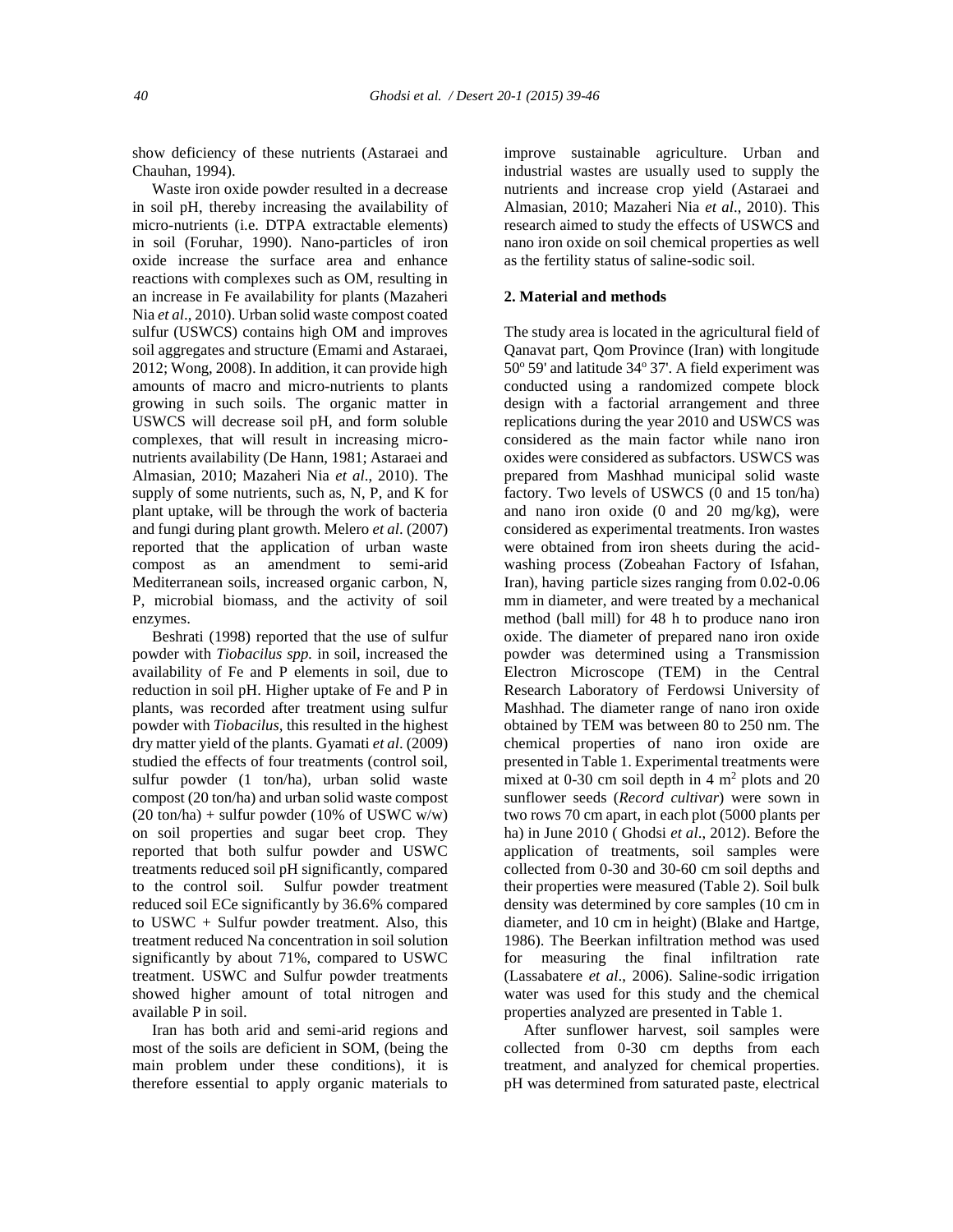conductivity of saturation extract (ECe) (Page *et*  $al.$ , 1982), soluble calcium  $(Ca^{+2})$  and magnesium  $(Mg<sup>+2</sup>)$  concentrations by titration method with EDTA (Rayan *et al.*, 2001), soluble sodium (Na<sup>+</sup>) and  $K^+$  by Flame photometer apparatus (JENWAY) PFP 7 Model), soluble carbonate  $(CO<sub>3</sub><sup>-2</sup>)$  and bicarbonate  $(HCO<sub>3</sub>)$  by titration method with  $0.01$ N sulfuric acid (Klute *et al*., 1986), soluble chloride (Cl-) by titration method with  $0.01$  N AgNO<sub>3</sub> (Klute *et al*., 1986) and soluble sulfate by turbido metery method (Patel *et al*., 1996) were used. Also, total N by Kejeldal method (Patel *et al*., 1996),

available P (Olsen, 1954) and available K by Ammonium Acetate (Klute, 1986) were determined in soil samples. In addition, DTPA extractable micro-nutrients (Zn, Fe, Mn, and Cu) were measured by atomic absorption apparatus (Shimadzu AA-670) in soil samples (Lindsay and Norvell, 1978).

The data obtained were analyzed in SAS 9.1 software, and treatment means were compared, using Duncan's Multiple Range Test (DMRT) at P 0.05.

Table 1. Chemical structure of studied nano iron oxide and properties of urban solid waste compost coated sulfur

| Nano                         | Fe <sub>2</sub> O | FeO                                         | CaO            | Na2O          | Zn   | Mn   |        |     | $\bigcap$ Ta |
|------------------------------|-------------------|---------------------------------------------|----------------|---------------|------|------|--------|-----|--------------|
| $\ddot{\phantom{1}}$<br>iron |                   |                                             |                | (96)          |      |      |        |     |              |
| oxide                        | 0.78              | 0.005                                       | 0.16           | 0.0022        | 0.14 | 0.04 |        | 94. |              |
|                              | pH                | $(1:5 \text{ Water} : \text{USWCS})$<br>EC( | N              |               |      | Fe   | Mn     | /.r |              |
| <b>USWCS</b>                 |                   | $dSm^{-1}$                                  |                | $\frac{9}{6}$ |      |      | (mgkg) |     |              |
|                              | O.                |                                             | $\sim$<br>نبرد | 0.2           |      |      | 201.95 |     | າາາາ         |

\*:Loss on ignition (%)

Table 2. Properties of surface (0-30 cm) and subsurface (30-60 cm) of studied soil before cultivation and irrigation water

| properties<br>$0 - 30$<br>$30 - 60$<br>Texture<br>Clay Loam<br>Clay Loam<br>8.0<br>8.2<br>8.2<br>pH<br>8.6<br>9.3<br>7.1<br>$ECe$ ( $dS/m$ )<br>14.6<br>15.4<br>16<br><b>SAR</b><br>0.81<br>Organic Carbon (%)<br>0.65<br>۰<br>0.09<br>0.08<br>$N(\%)$<br>۰<br>15<br>10<br>$P_{\text{ava}}(mg/kg)$<br>305<br>298<br>$K_{ava}$ (mg/kg)<br>Fe (mg/kg)<br>5.5<br>4.5<br>11.7<br>13.7<br>$Mn$ (mg/kg)<br>0.86<br>0.64<br>Cu (mg/kg)<br>۰<br>2.1<br>1.8<br>$Zn$ (mg/kg)<br>۰<br>$CO3-2(mmol/l)$<br>-<br>4.3<br>$HCO3$ (mmol/l)<br>4.4<br>4.2<br>52.4<br>$Cl-$ (mmol/l)<br>51<br>51.4<br>$SO_4^{-2}$ (mmol/l)<br>38<br>42.5<br>31.3<br>$Ca^{+2}+Mg^{+2}$ (mmol/l)<br>32.1<br>52.8<br>34.1<br>$Na^+$ (mmol/l)<br>79.13<br>64.1<br>60.29 | Soil depth (cm) | Irrigation water |  |
|----------------------------------------------------------------------------------------------------------------------------------------------------------------------------------------------------------------------------------------------------------------------------------------------------------------------------------------------------------------------------------------------------------------------------------------------------------------------------------------------------------------------------------------------------------------------------------------------------------------------------------------------------------------------------------------------------------------------------------|-----------------|------------------|--|
|                                                                                                                                                                                                                                                                                                                                                                                                                                                                                                                                                                                                                                                                                                                                  |                 |                  |  |
|                                                                                                                                                                                                                                                                                                                                                                                                                                                                                                                                                                                                                                                                                                                                  |                 |                  |  |
|                                                                                                                                                                                                                                                                                                                                                                                                                                                                                                                                                                                                                                                                                                                                  |                 |                  |  |
|                                                                                                                                                                                                                                                                                                                                                                                                                                                                                                                                                                                                                                                                                                                                  |                 |                  |  |
|                                                                                                                                                                                                                                                                                                                                                                                                                                                                                                                                                                                                                                                                                                                                  |                 |                  |  |
|                                                                                                                                                                                                                                                                                                                                                                                                                                                                                                                                                                                                                                                                                                                                  |                 |                  |  |
|                                                                                                                                                                                                                                                                                                                                                                                                                                                                                                                                                                                                                                                                                                                                  |                 |                  |  |
|                                                                                                                                                                                                                                                                                                                                                                                                                                                                                                                                                                                                                                                                                                                                  |                 |                  |  |
|                                                                                                                                                                                                                                                                                                                                                                                                                                                                                                                                                                                                                                                                                                                                  |                 |                  |  |
|                                                                                                                                                                                                                                                                                                                                                                                                                                                                                                                                                                                                                                                                                                                                  |                 |                  |  |
|                                                                                                                                                                                                                                                                                                                                                                                                                                                                                                                                                                                                                                                                                                                                  |                 |                  |  |
|                                                                                                                                                                                                                                                                                                                                                                                                                                                                                                                                                                                                                                                                                                                                  |                 |                  |  |
|                                                                                                                                                                                                                                                                                                                                                                                                                                                                                                                                                                                                                                                                                                                                  |                 |                  |  |
|                                                                                                                                                                                                                                                                                                                                                                                                                                                                                                                                                                                                                                                                                                                                  |                 |                  |  |
|                                                                                                                                                                                                                                                                                                                                                                                                                                                                                                                                                                                                                                                                                                                                  |                 |                  |  |
|                                                                                                                                                                                                                                                                                                                                                                                                                                                                                                                                                                                                                                                                                                                                  |                 |                  |  |
|                                                                                                                                                                                                                                                                                                                                                                                                                                                                                                                                                                                                                                                                                                                                  |                 |                  |  |
|                                                                                                                                                                                                                                                                                                                                                                                                                                                                                                                                                                                                                                                                                                                                  |                 |                  |  |
|                                                                                                                                                                                                                                                                                                                                                                                                                                                                                                                                                                                                                                                                                                                                  |                 |                  |  |

### **3. Results and discussion**

Application of 20 mg/kg nano iron oxide decreased soil pH significantly (P 0.05) compared to the control (Table 3), and the same result was recorded for the 15 ton/ha USWCS treatment (Table 4). Application of nano iron oxide powder with a strong acidic nature- pH=2.4 (1:100 nano iron oxide to distilled water suspension) into soil, resulted in soil pH decrease (Mazaheri Nia *et al*., 2010). Mohamadi Nia (1995) found that SOM decomposition produces organic acids such as citric and malic acids, that decreases soil pH. Application of 20 mg/kg nano iron oxide increased

soil ECe significantly  $(P<sub>0.05</sub>)$  compared to the control (Table 3). A similar result was obtained with 15 ton/ha USWCS application (Table 4). Application of 20 mg/kg nano iron oxide decreased SAR significantly (P 0.05) compared to the control (Table 3). Since the studied soil was alkaline (pH=8.2), and due to the acidic nature of nano iron oxide, the solubility of Ca-compounds increased, and the activity of  $CO<sub>3</sub><sup>-2</sup>$  and  $HCO<sub>3</sub><sup>-1</sup>$ ions in soil solution also decreased, due to the precipitation of low soluble constituents. Similar results were reported by Mashhadi and Rowell (1978). The increasing soil acidity due to nano iron oxide increased the concentrations of Ca+2 and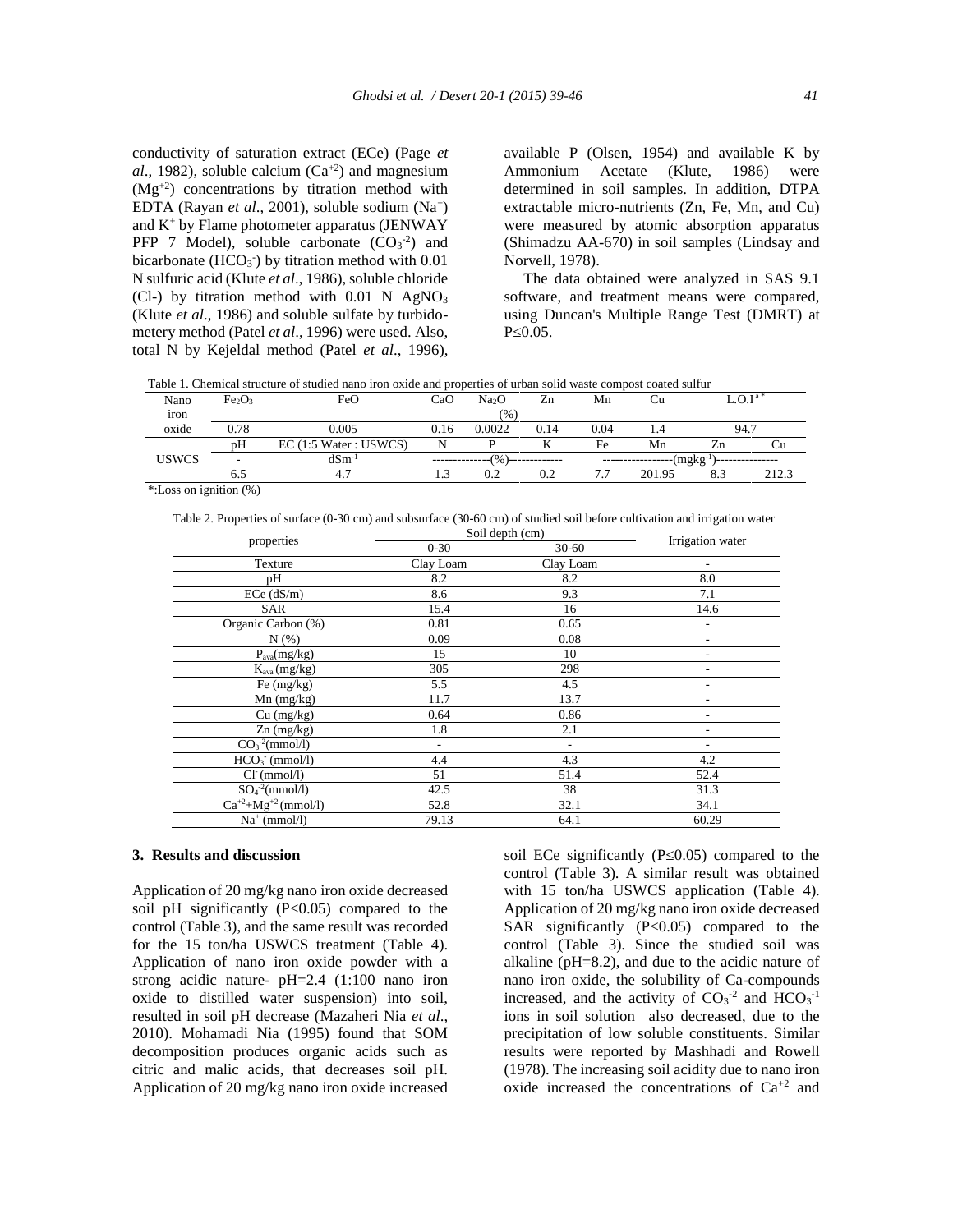$Mg^{+2}$  ions leading to decrease in Na<sup>+</sup> concentration, thereby lowering soil SAR.

The interaction between 15 ton/ha USWCS and 20 mg/kg nano iron oxide resulted in a significant (P≤0.05, Fig. 1) decrease in soil pH. The acidic nature of nano iron oxide coupled with the decomposition of USWCS in the studied soil, produced organic acids because of sulfur oxidation from USWCS and resulted to a decrease in soil pH (Mazaheri Nia *et al*., 2010). The interaction of 15 ton/ha USWCS and 20 mg/kg nano iron oxide decomposition of USWCS in the studied soil,<br>produced organic acids because of sulfur oxidation<br>from USWCS and resulted to a decrease in soil pH<br>(Mazaheri Nia *et al.*, 2010). The interaction of 15<br>ton/ha USWCS and 20 mg/k probably due to high concentration of salts in g.

USWCS along with nano iron oxide, similar results were reported by Mazaheri Nia *et al*. (2010). They observed that nano iron oxide increased the availability of soil nutrients and solubility of inorganic compounds, concentration of soluble salts, thereby, leading to higher soil ECe. Also, USWCS have many soluble constituents and its application leads to higher soil ECe (Astaraei and Almasian, 2010). Vazquez Montiel (1996) reported that increase in soil ECe because of compost addition, depends on the total amounts of dissolved salts present in compost and addition of compost results in the accumulation of soluble salts in soil.

Table 3. Effect of Nano iron oxide on soil chemical properties

| Nano iron oxide (mg/kg) | JП      | $ECe$ ( $dS/m$ ) |       |
|-------------------------|---------|------------------|-------|
|                         |         |                  | 10.25 |
|                         |         | 10.05            | ว ดร  |
| P value                 | n nnn i | . വെ             | م ،   |
|                         |         |                  |       |

Table 4. Effect of urban solid waste compost coated sulfur on soil chemical properties

| $USWCS$ (ton/ha) | рH       | $ECe$ (dS/m) | SAR    |
|------------------|----------|--------------|--------|
|                  | י ה<br>. | ΩQ<br>7.0    | 10.25  |
| ⊥ J              | . ւ.     | ے. د         | C      |
| P value          | 0.0001   | 0.0001       | 0.0004 |



Fig. 1. Interaction effects of nano iron oxide and urban solid waste compost coated sulfur on soil pH



Fig. 2. Interaction effects of nano iron oxide and urban solid waste compost coated sulfur on ECe (Same letters are not significant at *P<0.05*)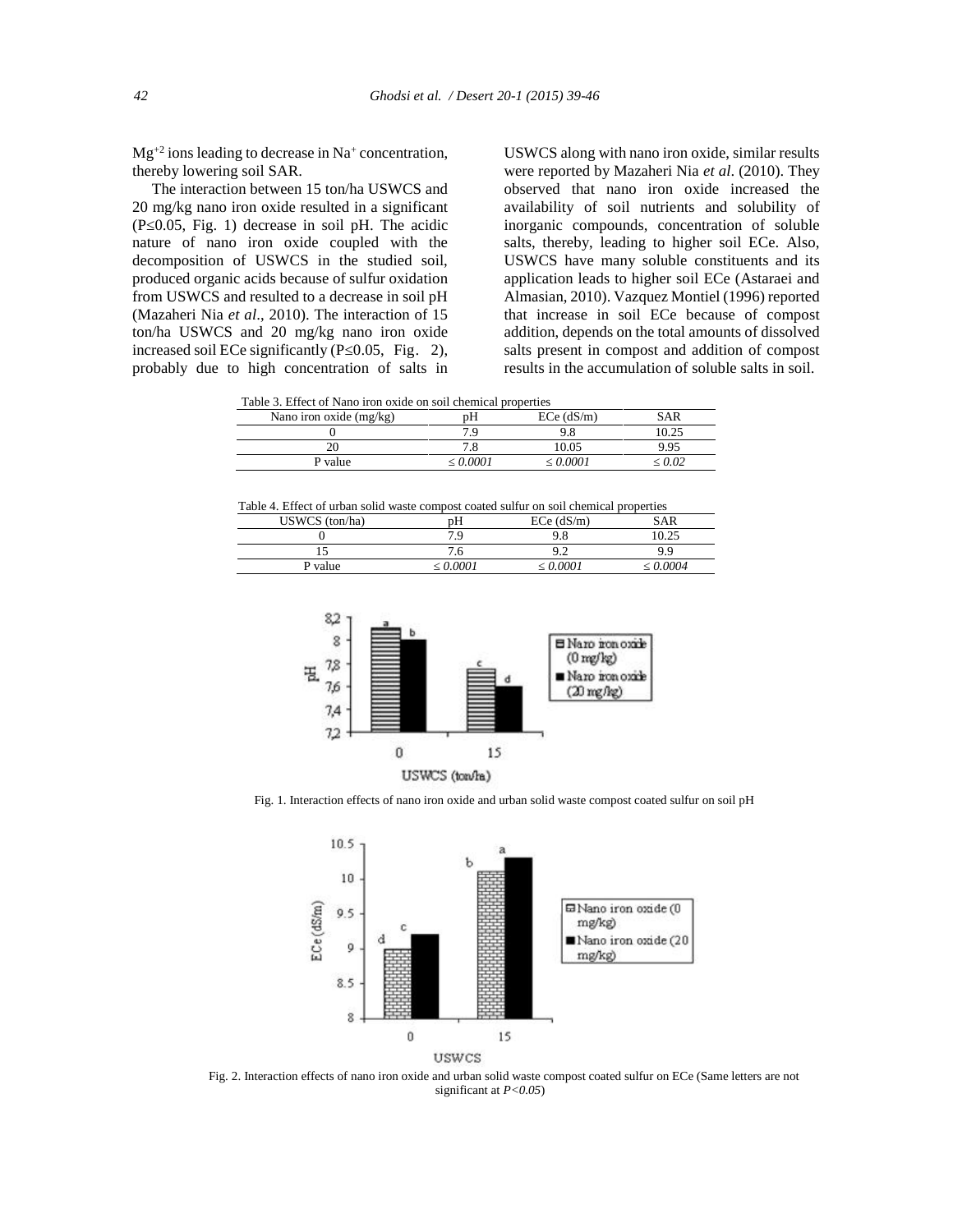The interaction of 20 mg/kg nano iron oxide and 15 ton/ha USWCS decreased SAR significantly  $(P \ 0.05, Fig. 3)$ . The addition of OM to soil for reclaiming soil physico-chemical properties and to increase the availability of nutrients in sodic soils should be regarded after considerable reduction of Na and pH in these soils (Gupta *et al*., 1984). Sodic soils due to high pH and high calcium carbonate

can release more Ca into soil solution, thereby reducing the harmful effects of Na (Chorom and Rengassamy, 1997). Therefore, the simultaneous application of USWCS and nano iron oxide to soil, in addition to increasing acidic strength and higher solubility of Ca-compounds, increased infiltration rate and Na-leaching and as a result, decreased SAR in the studied soil.



Fig. 3. Interaction effects of nano iron oxide and urban solid waste compost coated sulfur on SAR (Same letters are not significant at *P<0.05*)

Application of 20 mg/kg nano iron oxide increased concentrations of soil micro-nutrients, soil available P and K, while total N concentration in the soil (Table 5) decreased significantly (P≤0.05). Mazaheri Nia *et al*. (2010) reported that application of nano iron oxide powder increased micro-nutrients concentrations in calcareous soils. By acidifying soil media, nano iron oxides

increased the solubility of micro-nutrients. Soil P availability is strongly affected by pH, and maximum availability of P is found in pH range of 6.5-7 (Engelstand and Terman, 1980). Therefore, with decreasing soil pH (Tables 3 and 4) after addition of USWCS and nano iron oxide, P availability increased in soil (Tables 5 and 6).

Table 5. Effect of Nano iron oxide on concentration of nutrients in a studied soil

| Nano iron oxide (mg/kg) |       |        |                  | Fe     |            |     | Mn     |  |  |
|-------------------------|-------|--------|------------------|--------|------------|-----|--------|--|--|
|                         | (96)  | (mg/kg |                  |        |            |     |        |  |  |
|                         | 12    |        | 320              |        | <b>T.L</b> |     | 16.8   |  |  |
| $\sim$                  |       | ZU.    | $\sim$<br>ل کے ف |        | т.         | .   |        |  |  |
| P value                 | 0.004 | 0.0001 | 0.004            | 0.0001 | .0001      | 000 | 0.0001 |  |  |

| Table 6. Effect of urban solid waste compost coated sulfur on concentration of nutrients in a studied soil |  |
|------------------------------------------------------------------------------------------------------------|--|
|                                                                                                            |  |

| USWCS ton/ha) |        |                |       | Fe     |        |        | Mn     |
|---------------|--------|----------------|-------|--------|--------|--------|--------|
|               | (%)    |                |       |        | (mg/kg |        |        |
|               | 0.12   | 1 <sub>O</sub> | 320   |        |        |        | 16.8   |
|               | 0.13   |                | 324   | 10.7   |        | 1.U    | 10     |
| P value       | 0.0001 | 0.0001         | 0.001 | 0.0001 | 0.0001 | 0.0001 | 0.0001 |

The concentrations of nutrients in soil increased significantly ( $P_0.05$ ) with the addition of USWCS (Table 6). Increasing the concentrations of N, K, and P in soil, after USWCS addition is probably due to the high concentrations of these nutrients in USWCS (Astaraei and Almasian, 2010). The results of Engelstand and Terman (1980) show that P availability increased by applying OM into soil. Muhammad *et al*. (2007) also found that by application of 1% compost to soil, soil P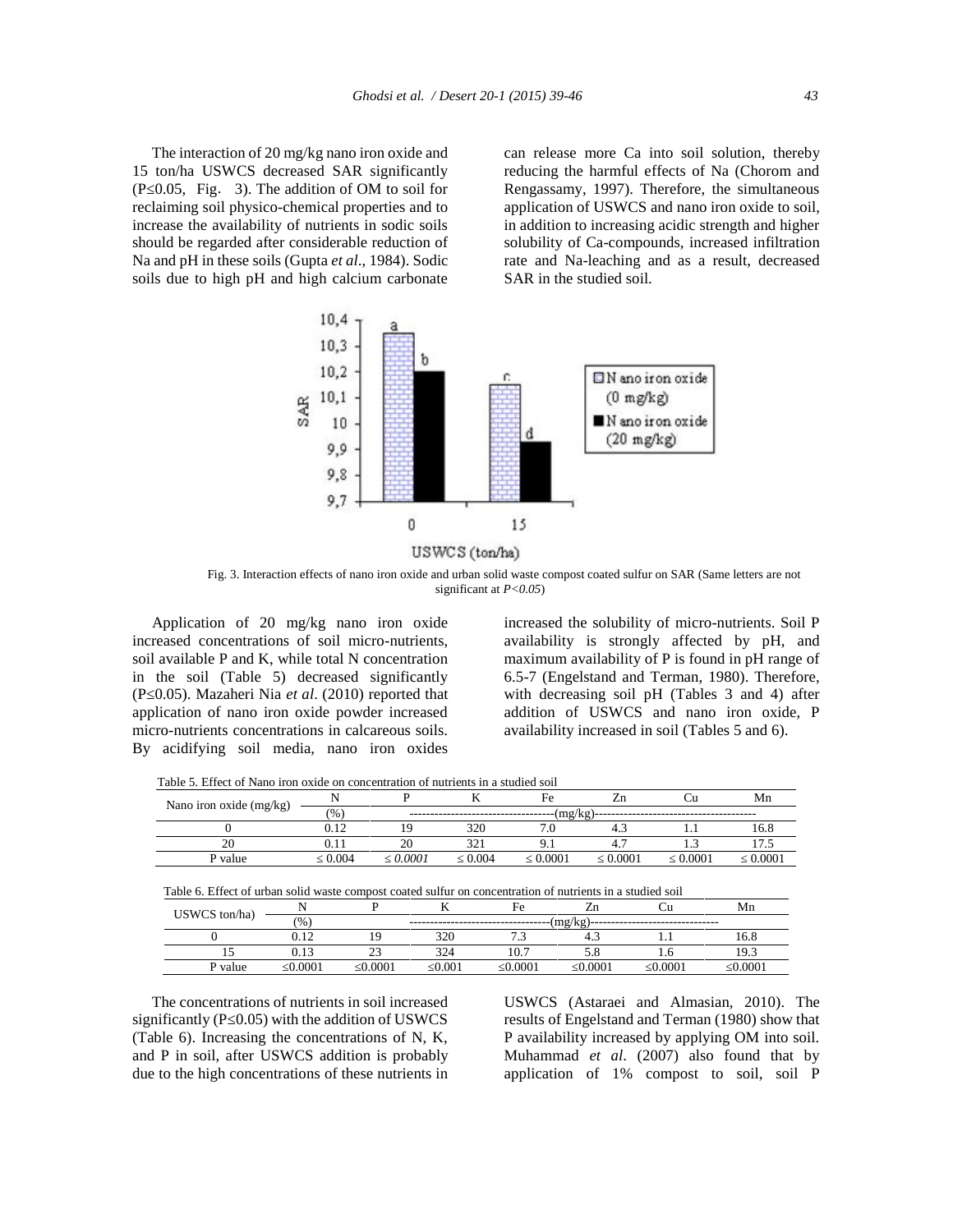extractable by Na-bicarbonate increased. During the decomposition of organic matter, probably humic acid is produced and unavailable P is transformed to available forms. Application of OM to soil increases microbial biomass and activity, thereby increasing the availability of urease, -Glycosidase, and phosphatase alkaline enzymes in the soil (Liang *et al*., 2005). Lakhar (2008) reported that the application of compost into saline-sodic soils increased the concentrations of micro and macro-nutrients in rhizosphere and reduced the negative interaction effects among nutrients. Khoshgoftar Manesh and Kalbasi (2000) reported that urban waste compost containing organic and inorganic acids; decreases soil pH because of their acidity, thereby indirectly increasing the availability of micro-nutrients.

The interaction between 15 ton/ha USWCS and 20 mg/kg nano iron oxide increased the concentrations of DTPA extractable micro nutrients (Table 7) significantly  $(P_0.05)$ . The results show that the combined application of nano iron oxide and USWCS had significantly higher effect on availability of micro-nutrients, than when each treatment was applied alone. Therefore, the concentrations of Fe, Mn, Cu, and Zn in soil

increased by 24, 4, 14, and 10%, respectively as a result of the combined application of nano iron oxide and USWCS, compared to separated application of USWCS (Table 6). Compost can provide a source of nutrients and releases them gradually for plant uptake, about 10% of N in compost is available for plants in the first year, after its application (De Hann, 1981). Iglesis and Alvarez (1993) reported that 21% of N in compost as  $NH<sub>4</sub>NO<sub>3</sub>$  was available for plants to utilize after 6 months. Crowly *et al*. (2001) found that by applying OM, the concentration of siderophores increased in the soil and as a result, Fe solubility also increased. Tombacz and Rise (1999) reported that OM is able to form soluble complexes with micro-nutrients, thereby increasing their solubility in soil. In addition, the application of compost containing soluble P to soil, considerably increased soil available P (Perez, 2007). Rahimi *et al*. (1992) found that the application of urban waste compost to some soils in Isfahan, Iran, resulted in an increase in available N and P. Furthermore, the use of urban waste compost in Mediterranean semi-arid lands, increased N, P, K, and organic carbon in the rhizosphere (Melero *et al*., 2007).

Table 7. Interaction effects of nano iron oxide and urban solid waste compost coated sulfur on concentration of nutrients in a studied soil

| <b>USWCS</b>                          | Nano iron oxide                     |                   |                 |                  | Fe                | Ζn               |                  | Mn             |
|---------------------------------------|-------------------------------------|-------------------|-----------------|------------------|-------------------|------------------|------------------|----------------|
| (ton/ha`                              | mg/                                 | (96)              | (mg/kg)         |                  |                   |                  |                  |                |
|                                       |                                     | 0.09 <sup>c</sup> | 16 <sup>d</sup> | 318 <sup>d</sup> | $5.4^d$           | $3.4^{\circ}$    | 0.9 <sup>d</sup> | 5 Ja           |
|                                       | 20                                  | $0.08^{\rm t}$    | 17c             | 319 <sup>c</sup> | $7.4^\circ$       | $3.8^\circ$      | 1.0 <sup>c</sup> | $15.8^\circ$   |
| 1.J                                   |                                     | $0.13^{\text{a}}$ | 22 <sub>b</sub> | 322 <sup>b</sup> | 8.6 <sup>b</sup>  | $5.1^{\circ}$    | $4.4^{\circ}$    | 18.4°          |
|                                       | 20                                  | $0.13^a$          | 23 <sup>a</sup> | 324 <sup>a</sup> | 10.7 <sup>a</sup> | 5.6 <sup>a</sup> | 1.6 <sup>a</sup> | $19.1^{\circ}$ |
| $\sim$<br>$\sim$ $\sim$ $\sim$ $\sim$ | $\cdots$ $\cdots$ $\cdots$ $\cdots$ |                   |                 |                  |                   |                  |                  |                |

Same letters in each column are not significant at *P* 0.05

#### **4. Conclusion**

The results of this research show that the application of nano iron oxide to soil increased the concentrations of Fe, Mn, Cu, and Zn to 30, 4, 18, and 9% respectively, compared to the control. Most Iranian soils are deficient in micro-nutrients especially Fe, as a result of different reasons such as salinity, alkalinity, calcareous and low contents of SOM. Therefore, the application of nano iron oxide can play an important role towards increasing the availability of micro-nutrients. Application of USWCS increased the amounts of Fe, Mn, Cu, and Zn to 32, 20, 60, and 45% respectively, compared to the control. In addition, the interaction effect of USWCS and nano iron oxide resulted in maximum availability of micro nutrients in the studied saline-sodic soil, as the concentrations of Fe, Mn, Cu, and Zn increased by 94, 39, 86, and 160%, respectively, compared to the concentrations before sunflower sowing. In addition, the application of USWCS increased the concentration of N, P, and K by 44, 43, and 2% respectively, compared to the control. The application of USWCS increased SOM, improved soil structure and due to improved micro and macro-nutrients availability, increased crop yield. Based on the results obtained, the combined application of USWCS and nano iron oxide, even with the use of saline-sodic irrigation water, can be used to increase the availability of nutrients in saline-sodic soil for plant uptake and increase the yield of sunflower.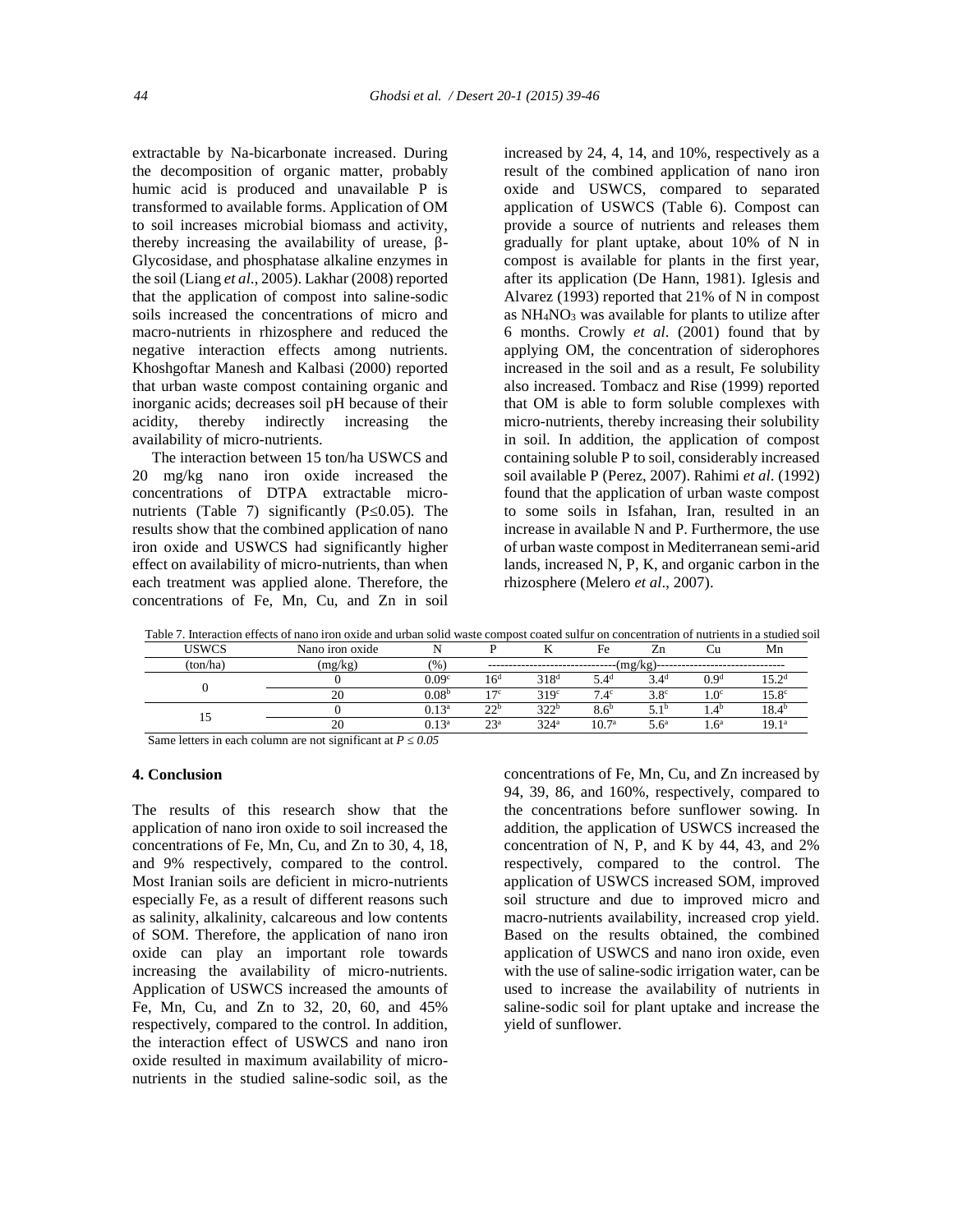#### **References**

- Astaraei, A.R., R.P.S. Chauhan, 1992a. Effect of waters varying in Mg/Ca ratio, Sodium adsorption ratio and Salinity on Physico-Chemical of Soils. Indian Journal of Agriculture Research, 26; 205-209.
- Astaraei, A. R., R.P.S. Chauhan. 1992b, Effect of Ca:Mg ratio on soil sodicity at different levels of Sodium adsorption ratio and electrolyte concentration. Australian Journal of Soil Research, 30; 751-60.
- Astaraei, A.R., F. Almasian, 2010, Effect of municipal solid waste compost leachate on the soil properties, yield and yield components of wheat. Environmental Sciences. 7; 181-191.
- Astaraei, A.R., R.P.S. Chauhan, 1994. Effect of water varying in Ca/Mg ratio, Salinity and SAR on yield and composition of wheat. Indian Journal of Agriculture Research, 28; 201-208.
- Besharati, H., 1998. Effect of sulfur and tio-bacillus inoculation on availability of nutrients in soil. M. Sc. Thesis, Soil Science Dept., Tehran University. Tehran, Iran.
- Bhattacharyya, P., K., Chakrabarti, A., Chakraborty, D.C. Nayak, 2005. Effect of municipal solid waste compost on phosphorous content of rice straw and grain under submerged condition. Soil Science, 51; 363-370.
- Blake, G.R., K.H. Hartge, 1986. Bulk density. In: Klute, A., (Ed.), Methods of soil analysis. Part1-Physical and mineralogical methods. Seconds edition. Agronomy No.9. America Society of Agronomy, Inc. Soil Science Society of America, Madison, Wisconsin. USA.
- Chorom, M., P. Rengasamy, 1997. Carbonate chemistry, pH, and physical properties of sodic soil as affected by various amendments, Australian Journal of Agriculture Research, 35; 149–161.
- Crowley, D., 2001. Function of siderophore in the plant rhizosphere. In: Pinton R, Varanini Z, Nannipieri, P, editors. The Rhizosphere. New York: Marcel Dekker, Inc. p. 223-261.
- De Haan, S., 1981. Results of municipal waste compost research over more than fifty years at the institute for soil fertility at Haren Groningen, the Netherlands. Journal of Agricultural Science, 29; 49–61.
- Ehtesham Nia, A., J.S. MoosaviZadeh, M.M. Sharifani, K. Mashayekhi, 2007. Importance of zinc utilization in fruit garden of Iran. Proceeding of 2ndNational Congress of Ecological Agriculture. 17-18 Oct. Gorgan, Iran. Pp. 300- 314.
- Emami, H., A.R. Astaraei, 2012. Effect of organic and inorganic amendments on parameters of water retention curve, bulk density and aggregate diameter of a saline sodic soil. Journal of Agricultural Science and Technology. 14; 1625-1636.
- Engelstad, O.P., G.L Terman, 1980.Agronomic effectiveness of phosphate fertilizer, in: The Role of Phosphorus in Agriculture, Khasawneh, FE, Sample, EC, Kamprath, EJ, Editors. American Society of Agronomy, Madison, Wisconsin, USA. p. 311-332.
- Foruhar, M, 1999. Possibility of using iron oxide waste from acid pickling line as iron fertilizer. M. Sc. Thesis, Soil Science Dept., Industrial University of Isfahan. Isfahan, Iran.
- Ghodsi, A., A.R. Astaraei, H. Emami, M.H. Mirzapour, 2012. Effects of Nano iron oxide powder and urban solid

waste compost coated sulfur on sunflower yield and yield components in saline- sodic soil. Environmental sciences, 9; 111-118.

- Gupta, R.K., D.K. Bhumbla, I.P. Abrol, 1984. Effect of sodicity, pH, organic matter, and calcium carbonate on the dispersion behavior of soils: Soil Science, 137; 245- 251.
- Gyamati, G., A.R. Astaraei, G.R. Zamani, 2009. Effect of urban solid waste compost and sulfur on sugar beet yield and soil chemical properties. Iranian Journal of Field Crops (Center of Excellence for Special Crops). 7(1); 155-164.
- Iglesias-Jimenez, E., C.E. Alvarez, 1993. Apparent availability of nitrogen in composted municipal refuse. Biology and Fertility of Soils, 16; 313–318.
- Klute, A., 1986. Method of Soil Analysis (part l): Physical and Mineralogical Methods. <sup>2</sup>nd edition. ASA. SSSA. Madison. Wisconsin. USA.
- Khoshgoftarmanesh, A.H., M. Kalbasi, 2000. Effect of municipal waste leachate on soil properties and growth and yield of rice. Communications in Soil Science and Plant Analysis, 33; 2011-2020.
- Lakhdar, A., C. Hafsi, M. Rabhi, A. Debez, F. Montemurro, C. Abdelly, N. Jedidi, Z. Ouerghi, 2008. Application of municipal solid waste compost reduces the negative effects of saline water in Hordeummaritimum L. Bioresource Technology, 99; 7160–7167.
- Lakhdar, A., M.Rabhi, T. Ghnaya, F. Montemurro, J. Naceur, A. Chedly, 2009. Effectiveness of compost use in salt-affected soil. Journal of Hazardous Materials, 171; 29–37.
- Lassabatere, L., R. Angulo-Jaramillo, J.M. SoriaUgalde, R. Cuenca, I. Braud, R. Haverkamp, 2006. Beerkan estimation of soil transfer parameters through infiltration experiments-Best. Soil Science Society of America Journal, 70; 521-532.
- Liang, Y., M. Nikolic, Y. Peng, W. Chen, and Y. Jiang. 2005. Organic manure stimulates biological activity and barley growth in soil subject to secondary salinization. Soil Biology & Biochemistry, 37: 1185–1195.
- Lindsay, W.L., W.A. Norwell, 1978. Development of DTPA soil test for zinc, iron, manganese, and copper. Soil Science Society of America Journal, 42; 421-428.
- Malik, R.S., A.P. Gupta, S. Hanelaus N.E. Bassam, 1999. Role of phosphorus (32p) in inducing salt tolerance in sunflower, Landbau for Schang – volkenrode. 49 (49); 169-17.
- Mashhadi, A.S., D.L. Rowell, 1987. Soil Alkalinity. I.equilibria and Alkalinity development. Journal of soil science, 29; 65-75.
- Mazaheri Nia, M., A.R. Astaraei, A. Fotovat, A. Monshi, 2010. Nano iron oxide particles efficiency on Fe, Mn, Zn, Cu concentrations in wheat plant. World Applied Science Journal, 7; 36-40.
- Melero, S., E. Madejon, J.C. Ruiz, J.F. Herencia, 2007. Chemical and biochemical properties of a clay soil under dry land agriculture system as affected by organic fertilization. European Journal of Agronomy, 26; 327– 334.
- Mohajer Milani, P., 1996. How using of saline lands. Introduction to soil salinity. Thecnical journal. Soil and water research institute of Iran.